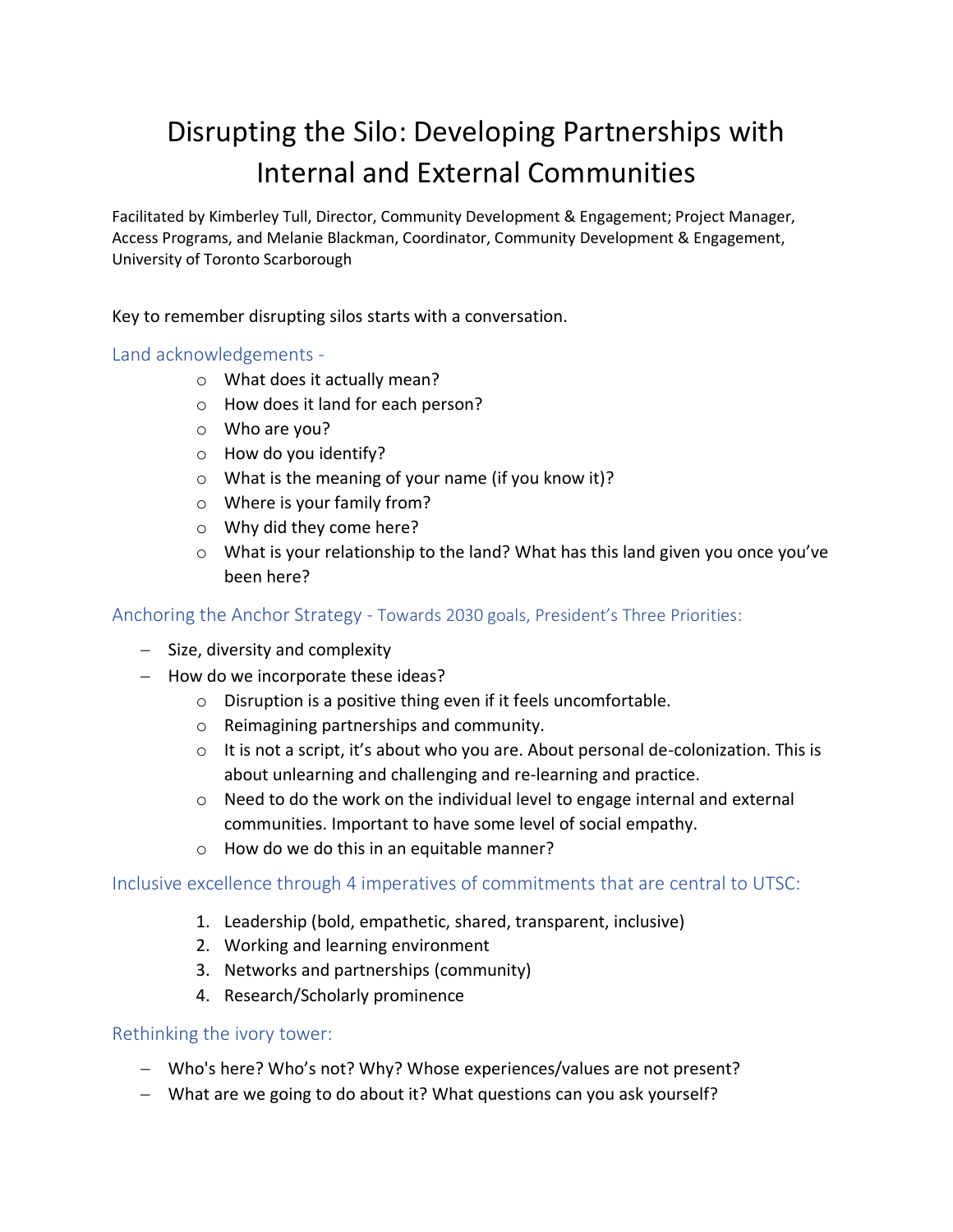- − What are the effects of our decisions?
- − Accountability: who's being held accountable?

## Anchor Institution Strategies

- o Community wealth building
- o people-centred approach to local economic development, which redirects wealth back into the local economy, and places control and benefits into the hands of local people
- o Asset-Based Community Development (ABCD) community comes with particular capacities and assets – it is not about lacking things; it is not about looking at the community as a deficit
- − Disrupting silos starts with having a conversations and understanding the context of larger ecosystem
- − How do we support local community wealth building? By buying locally, supporting locally, hiring locally and connecting locally
- − Also centres around accountability
	- o Video: "How Wolves Change Rivers"

Video clip shown to start the group thinking about how we relate to each other and question balance.

Highlighted that it is important to ask ourselves what we are as an institution and as an individual, power of the decisions we make and to think about the intentionality of access programs. Emphasis on balance / and in practice.

- − Who are we in this ecosystem?
- − We are all connected and there is a response
- − Need diversity of people, ideas etc. to make everything thrive
- − Is this idealistic?
- − If we bring the wolves back how do we change the perspective of the deer who will lose power?
- − Were these the desired outcomes?
- − Were these outcomes intentional?
- − Shows our interconnection how our silos impact others
- − How do we all relate to each other?
- − Balance? Who needs to be where?
- − Reciprocal Learning Partnerships a way to bring about balance, address power dynamics and build opportunities for the community and university to contribute to a larger ecosystem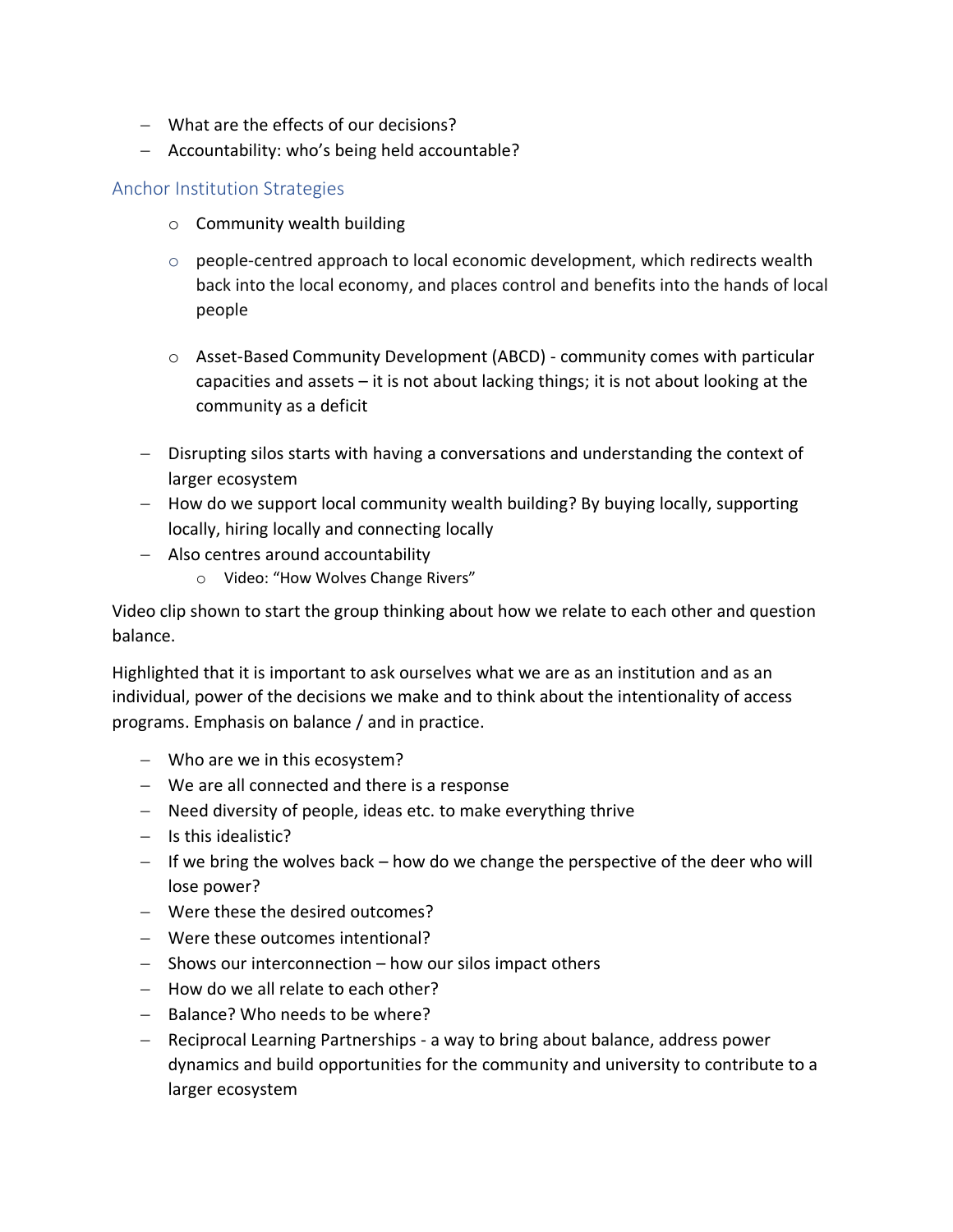$\circ$  to create and sustain equitable partnership work that goes beyond our silos i.e. individual departments and organizations

### Scenario discussion:

 A community agency approached the university to partner on an access program for grade 8 girls transitioning to high school. The program and grant was designed and written by community partner but being a new organization, they cannot apply for funding on their own and they've asked the university to serve as trustee. The program received grant funding and ran successfully for the year. The university did not include community agency's feedback in year-end report to funders nor tag them in a tweet on social media showcasing a photo-op at the university with a local government official with program participants.

 When the University was approached by the community agency as to why they were not included in any of the year-end requirements, including the photo-op, it was explained to them that "everything was happening so quickly".

From the scenario, the group was asked to discuss what could be done differently and share feelings about the situation. Groups were asked to consider the scenario taking place between two community organizations. Would this shift your perspective?

Themes of power imbalance, accountability, relationship building and restorative practices came up in the group discussion.

• This discussion highlighted, the importance of sharing of knowledge and strategies that have worked i.e. could share story online through website?

**Q.** Could we have a repository of information to know what is going on at the University? i.e. shared database, not reinventing the wheel. **A.** A website is in the works to capture all the programs.

- Values-based, Reciprocal Learning Partnerships
	- o Assets
	- o Dialogue
	- o Language
	- o Relationship building
	- o Culture
	- o Co-learning
	- o Social empathy
	- o Joint problem posing/solving
	- o Identify needs, issues, challenges
	- o Self-assessment and reflection

Highlighted the importance of language and coming up with common language, and problem-solving. Along with including your own reflection.